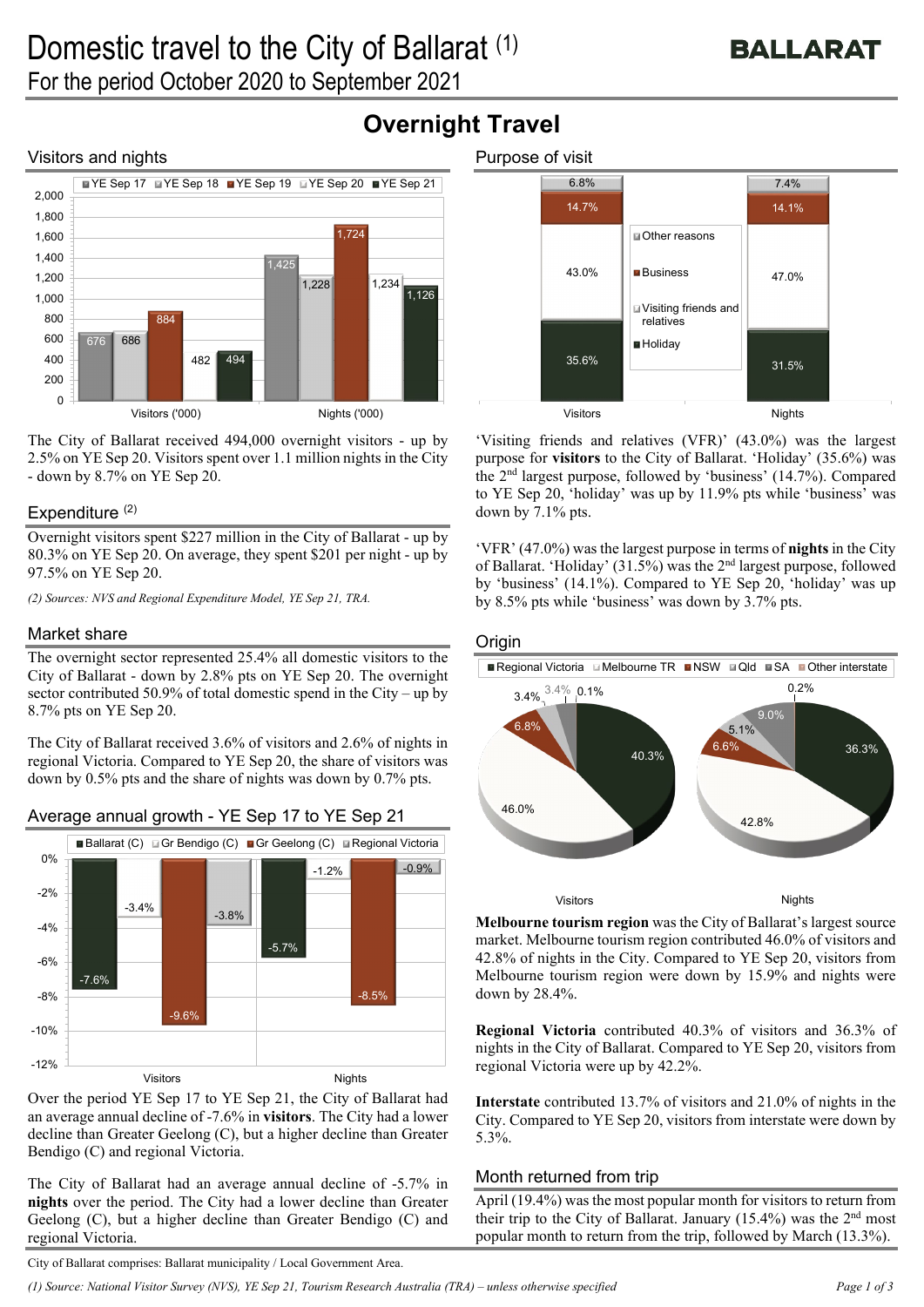# **Overnight travel (cont)**

# Accommodation



'Friends or relatives property' (48.5%) was the most popular accommodation type used for **nights** in the City of Ballarat. 'Standard hotel or motor inn, below 4 star' (16.7%) was the  $2<sup>nd</sup>$  most popular accommodation used.

## Length of stay

Visitors stayed on average 2.3 nights in the City of Ballarat - down by 0.3 nights on YE Sep 20.

#### **Activities**

'Eat out, dine at a restaurant or cafe' (50.9%) was the most popular activity undertaken by visitors to the City of Ballarat. 'Visit friends and relatives' (43.0%) was the  $2<sup>nd</sup>$  most popular activity undertaken, followed by 'sightseeing or looking around' (21.3%) and 'pubs, clubs, discos etc' (17.3%).

# All transport

'Private vehicle or company car' (89.6%) was the most popular transport used by visitors to the City of Ballarat. 'Railway' (3.4%) was the 2nd most popular transport used, followed by 'bus or coach'  $(2.4\%)$ .

# Travel party



'Alone' (29.4%) was the largest travel party description for visitors to the City of Ballarat. 'Adult couple'  $(25.3\%)$  was the  $2<sup>nd</sup>$  most common travel party, followed by 'family group' (22.9%).

#### Number of stopovers on trip

Nearly 9/10 (85.9%) visitors to the City of Ballarat had one stopover only on the trip. Nearly 1/10 (7.4%) had two stopovers on the trip.

# Age



'45 to 54 years' (20.9%) was the biggest age group of visitors to the City of Ballarat. '15 to 24 years'  $(17.9%)$  was the 2<sup>nd</sup> biggest age group, followed by '35 to 44 years' (15.7%).

#### Gender

More visitors to the City of Ballarat were male (55.3%) than female  $(44.7\%)$ .

## Lifecycle

'Young or midlife single' (22.2%) was the largest lifecycle group of visitors to the City of Ballarat. 'Parent with youngest child aged under 15' (21.2%) was the  $2<sup>nd</sup>$  largest lifecycle group, followed by 'older working' (20.8%).

#### Marital status

More visitors to the City of Ballarat were married or part of a couple (64.9%) than single (34.5%).

#### Employment



'Working full time' (48.3%) was the most common employment status of visitors to the City of Ballarat. 'Working part time' (21.0%) was the 2<sup>nd</sup> most common employment status, followed by 'retired'  $(15.0\%)$ .

#### Annual household income

The average annual household income was \$119,544 amongst visitors to the City of Ballarat. Nearly ¼ (23.7%) of visitors had an annual household income of '\$150,000+'.

Note: nearly 3/10 (28.8%) did not provide an income.

Note: Percentage change figures provided in this report do not necessarily represent statistically significant change.